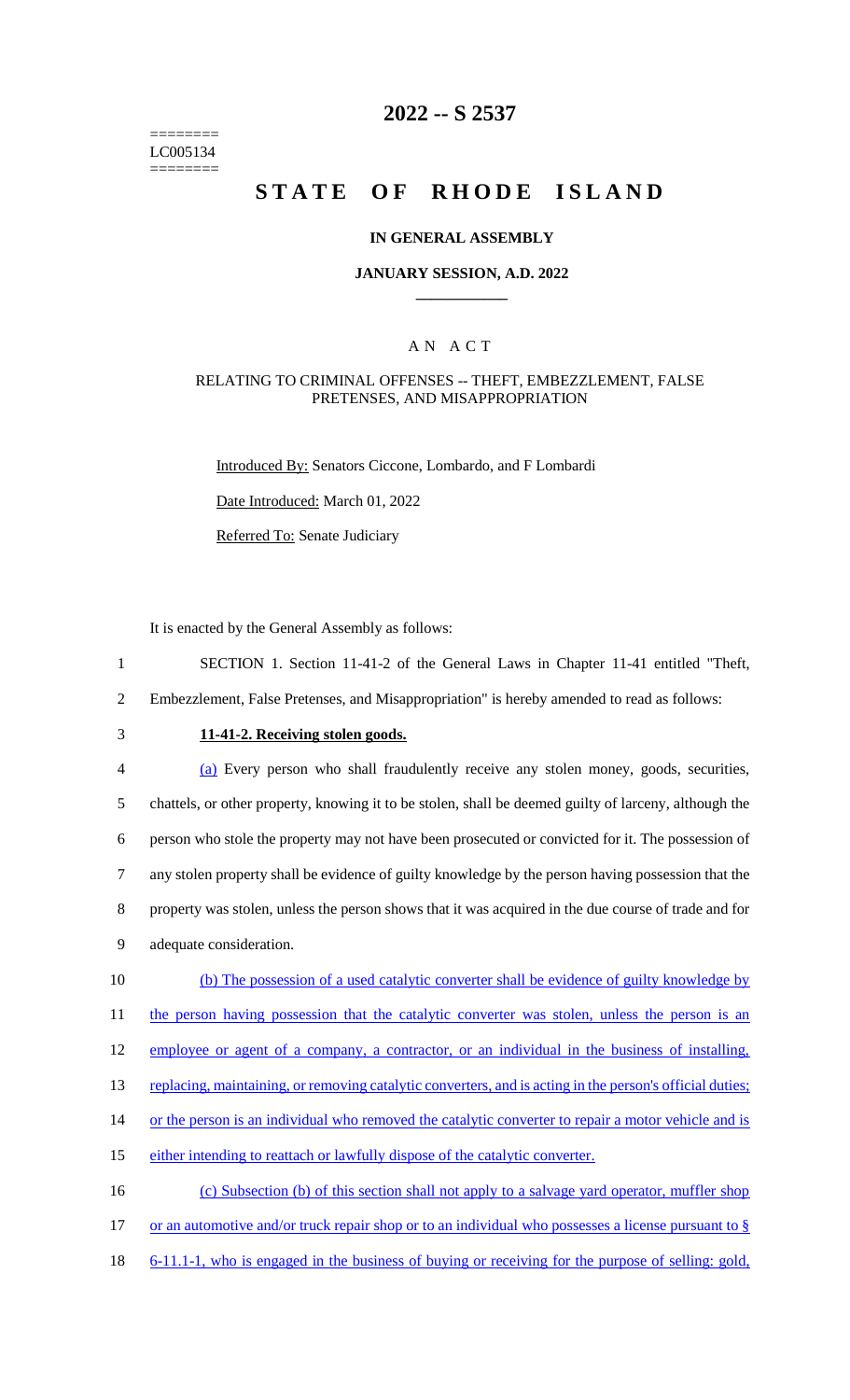- 1 silver, platinum group metals, or precious stones, or any articles containing those items, including 2 catalytic converters. 3 (d) The word "catalytic converter" when used in this section shall be defined as an air 4 pollution abatement device, including the contents therein, that removes pollutants from motor 5 vehicle exhaust, either by oxidizing them into carbon dioxide and water or reducing them to 6 nitrogen. 7 (e) Every person who shall violate the provisions of subsection (b) of this section shall be 8 guilty of a felony and shall be fined not more than five thousand dollars (\$5,000) or imprisoned for 9 not more than five (5) years, or both. 10 SECTION 2. Chapter 23-18.9 of the General Laws entitled "Refuse Disposal" is hereby 11 amended by adding thereto the following section: 12 **23-18.9-19. Metals recyclers -- Reporting requirements.**  13 (a) Any person required to provide recycling services pursuant to this title shall maintain 14 electronic records of all purchase transactions of regulated metals. The records must include: 15 (1) A copy of the title of the vehicle or other proof of ownership in transactions involving 16 catalytic converters that are attached to a vehicle; and 17 (2) A description of how the company, contractor, or metal recycler obtained in catalytic 18 converter for those that are not attached to the motor vehicle, including any model, serial, or other 19 identification numbers for the vehicle or other product from which it was removed from. 20 (b) Every person who shall violate the requirement to maintain records pursuant to this 21 section shall be guilty of a felony and shall be fined not more than five thousand dollars (\$5,000) 22 or imprisoned for not more than five (5) years or both. 23 SECTION 3. This act shall take effect upon passage.
	- ======== LC005134 ========